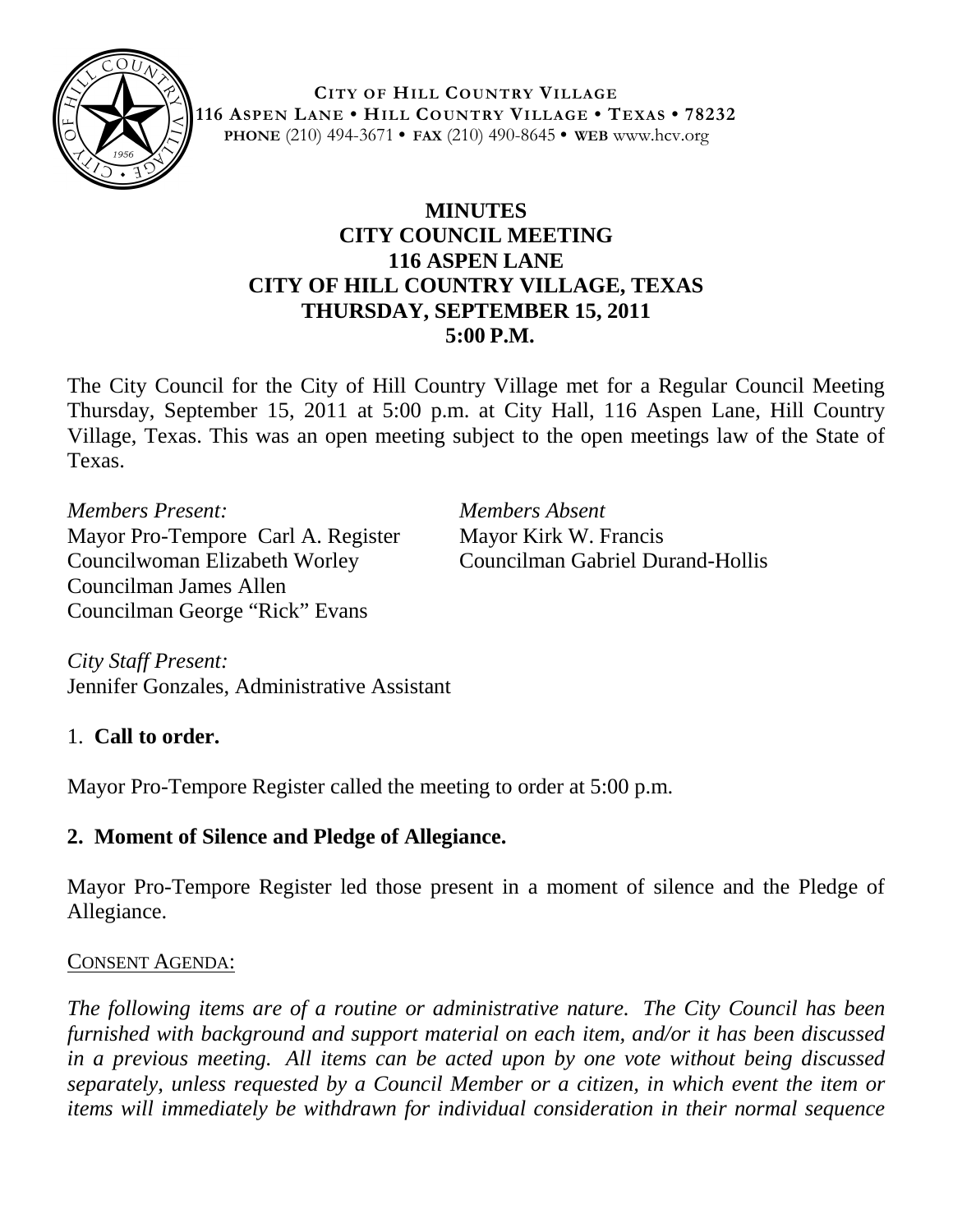*after the items not requiring separate discussion have been acted upon. The remaining items will be adopted by one motion and vote of the City Council.*

**3. Discussion/action on approval of the minutes of the Regular Council Meeting of July 28, 2011.**

**4. Discussion/action on approval of the minutes of the City Council Work Session and Special Meeting of August 10, 2011.**

#### **5. Discussion/action on approval of the minutes of the City Council Special Meeting of August 18, 2011.**

*Councilman Evans moved to approve the consent agenda, seconded by Councilman Allen. Motion passed unanimously.*

#### INDIVIDUAL ITEMS FOR CONSIDERATION:

#### **6. Citizens to be heard.**

AT THIS TIME, CITIZENS WHO HAVE FILLED OUT A REGISTRATION FORM PRIOR TO THE START OF THE MEETING MAY SPEAK ON ANY TOPIC THEY WISH TO BRING TO THE ATTENTION OF THE GOVERNING BODY SO LONG AS THAT TOPIC IS NOT ON THE AGENDA FOR THIS MEETING. CITIZENS MAY SPEAK ON SPECIFIC AGENDA ITEMS WHEN THAT ITEM IS CALLED FOR DISCUSSION. DURING THE CITIZENS TO BE HEARD SECTION NO COUNCIL ACTION MAY TAKE PLACE AND NO COUNCIL DISCUSSION OR RESPONSE IS REQUIRED TO THE SPEAKER. A TIME LIMIT OF TWO MINUTES PER SPEAKER IS PERMITTED; THE COUNCIL MAY EXTEND THIS TIME AT THEIR DISCRETION.

*No one signed up to speak*.

## **7. Discussion/action on fees associated with a street/drainage project and start up time for a street/drainage project from Givler Engineering.**

*Mayor Pro-Tempore Register tabled this item due to Councilman Durand-Hollis not being present.* 

**8. Discussion/action on an amendment to the contract with Waste Management of Texas, Inc. for solid waste collection services to extend the term of the contract through April 30, 2014 with optional extensions thereafter.**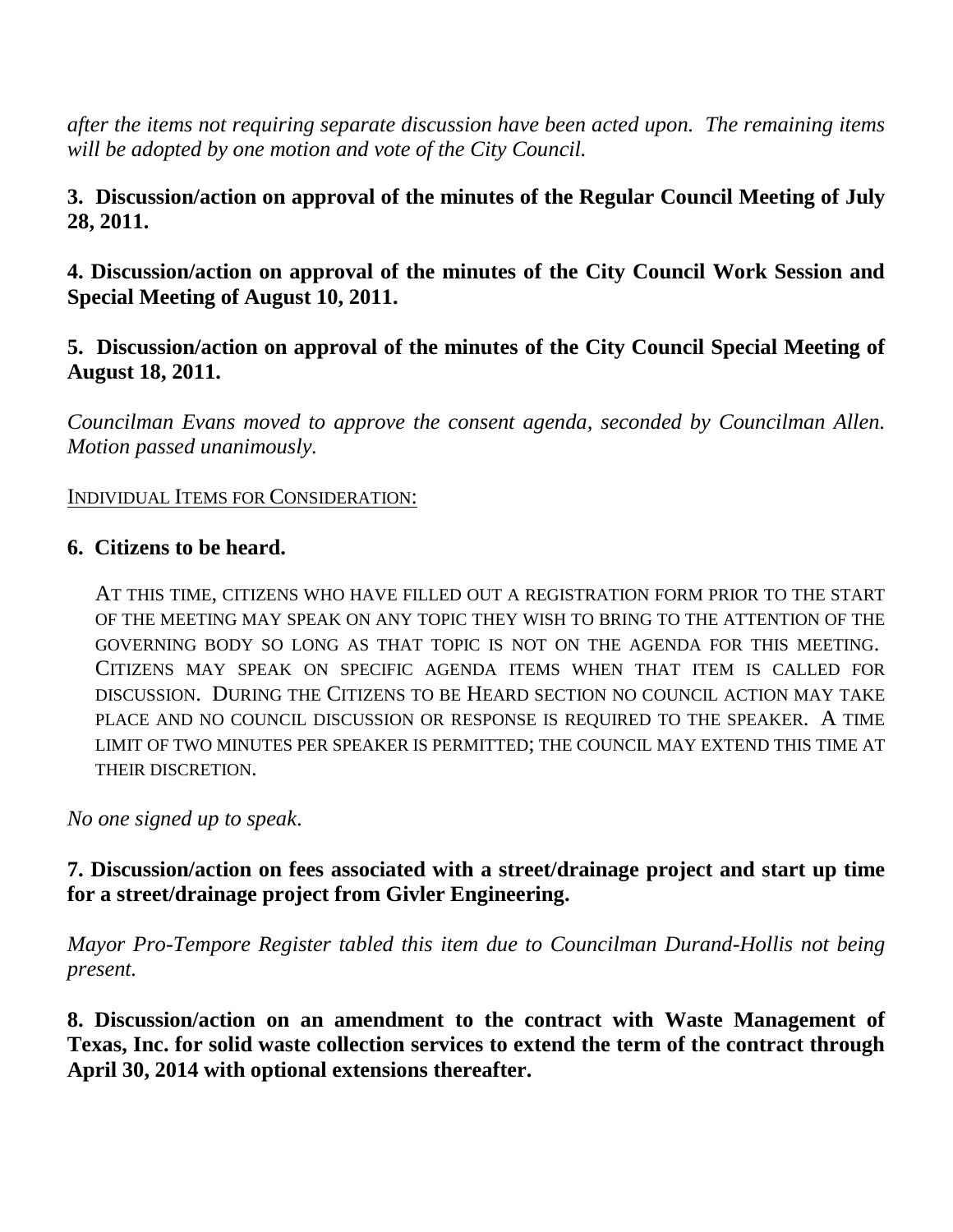*Mr. Albert Perez, representative from Waste Management of Texas, Inc., was present and spoke about our cities solid waste collection services. Mr. Perez said the main issue was that our city has a lot of residents putting out too much brush that exceeds our current contract.*

*Councilman Evans asked Mr. Perez if our residents were putting out too much brush why were the drivers picking it up.*

*Mr. Perez informed the council the drivers have been taking care of the city for many years and are in the mindset that they will have to come back to pick it up, so why not do it now while they are here.* 

*Councilman Evans commented that maybe we need to have an ordinance in place that specifies when and how much brush a resident can put out. Once the ordinance is in place and the standards are not met our officers can then enforce the ordinance. Councilman Evans also wanted staff to look into Hollywood Park's ordinance on brush.*

*Councilman Evans also discussed the possibility of the city establishing a tree trimming permit. In the permit the city could require the tree trimming companies to haul off any tree limbs that they cut.*

*Mr. Perez informed the council that our city was the last one to approve a contract where brush was cut back to smaller sizes. He related that Live Oak, Universal City, Leon Valley and others have already approved their contracts and brush sizes were smaller. Mr. Perez mentioned we could keep the same service we have now of trash twice a week and brush once a month with a reduction of quantities to 10 x 5 x 5 for \$39.00 per month.*

*City Council asked Mr. Perez for two quotes: Brush pick up every other month (6 times a year) Brush pick up every quarter (4 times a year)*

*Staff asked Mr. Perez if he could extend the brush pickup for a few extra months since we have not come into an agreement on a contract and he agreed.*

## **9. Discussion/action regarding the acceptance of proposals on health, dental, and life insurance and disability coverage for the employees of Hill Country Village.**

*Mrs. Jenni Haff, representative from Worthman Insurance spoke about the insurance renewal for city employees. Mrs. Haff told council that there were no increases for dental, vision, life and disability, however, health insurance had an increase of approximately 16%.*

*Councilman Evans asked Mrs. Haff about a Health Savings Account (HSA). Mrs. Haff said she would look into this for next year's renewal.*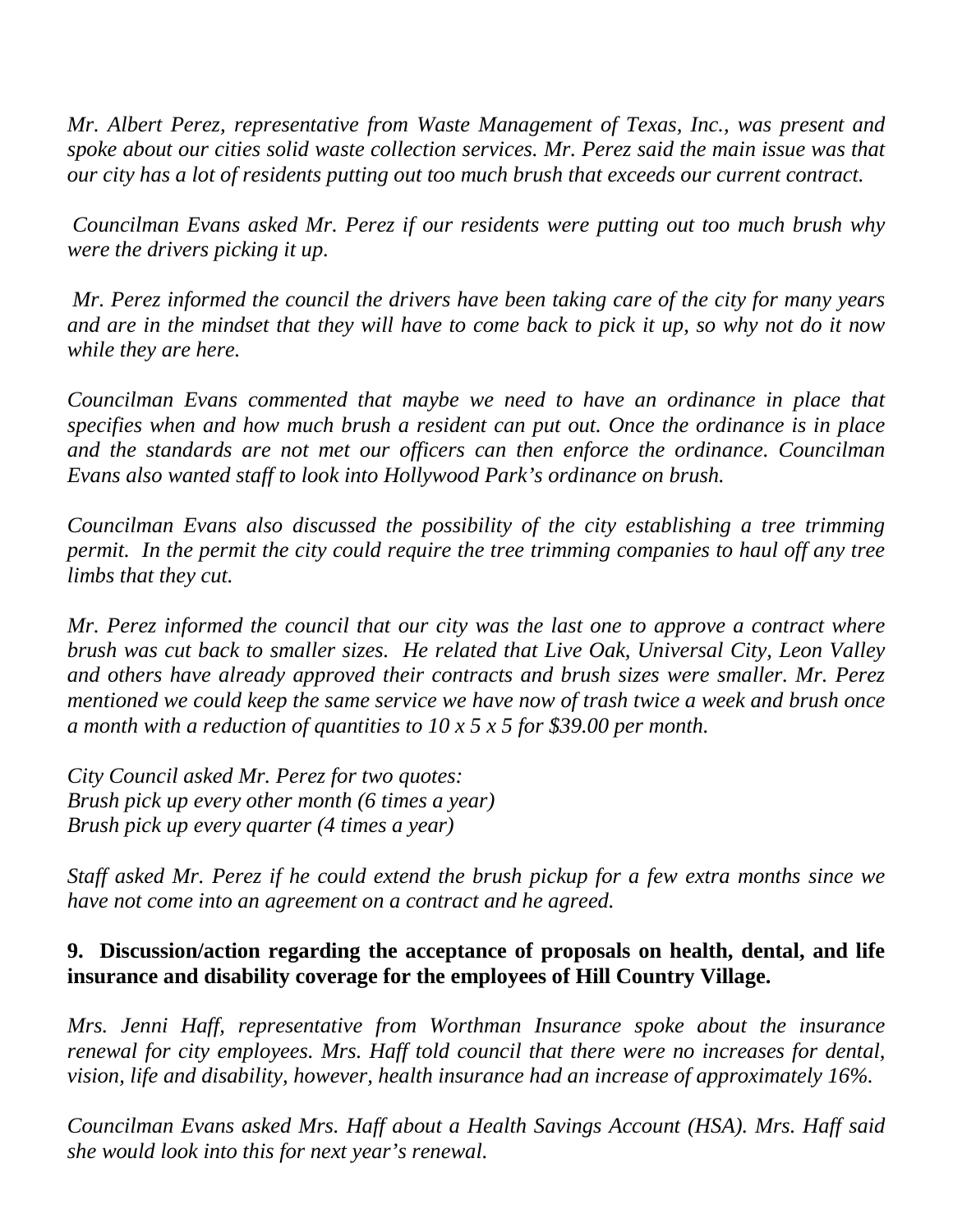*Councilman Evans and Mayor Pro-Tempore Register both said they have set this up for their companies.* 

*Councilman Evans moved to approve the acceptance of proposals on health, dental, life insurance and disability coverage for the employees of Hill Country Village, seconded by Councilwoman Worley. Motion passed unanimously*

#### **10. FY 2011-12 Budget and Tax Rate for 2011:**

a. Discussion/action regarding possible amendments to proposed FY 2011-12 budget.

*Mayor Pro-Tempore Register asked staff if the fire department line item was updated. Mrs. Gonzales confirmed it was.* 

*Councilman Allen asked what we were going to do with the extra money from the fire department.* 

*Mayor Pro-Tempore Register told Councilman Allen the extra money would be placed in reserves.*

*Councilman Allen asked about a Fire Fund that could be set up like the Road Maintenance Fund we have in place.*

*There were no amendments to the proposed FY 2011-12 budget.*

b. Discussion/action on an ordinance approving the budget for the City of Hill Country Village, Texas, for Fiscal Year 2011-12, beginning October 1, 2011 and ending September 30, 2012, and ordering same filed with the City Administrator and County Clerk.

*Councilman Evans made a motion to approve the budget for the City of Hill Country Village, Texas for Fiscal Year 2011-12, beginning October 1, 2011 and ending September 30, 2012 and ordering same filed with the City Administrator and County Clerk, seconded by Councilwoman Worley. Motion passed unanimously.*

c. Discussion/action on an ordinance approving the budget of the Hill Country Village Economic Development Corporation for Fiscal Year 2011-12, beginning October 1, 2011 and ending September 30, 2012, and ordering same filed with the City Administrator and County Clerk.

*Councilman Evans made a motion to approve the budget of the Hill Country Village Economic Development Corporation for Fiscal Year 2011-12, beginning October 1,*